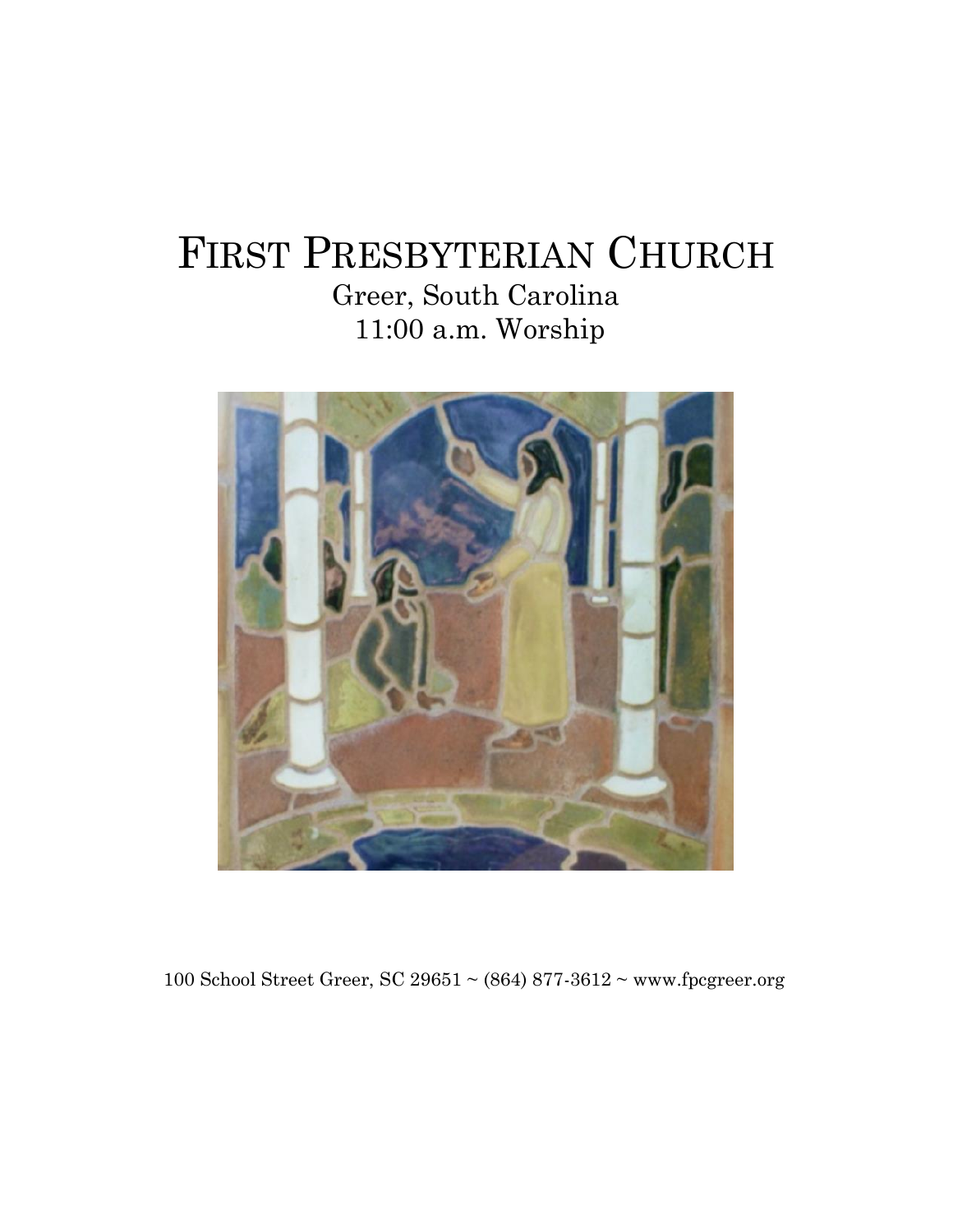|                                   | FIRST PRESBYTERIAN CHURCH-                                                                                                                                                                                                                                                                                                                                                                                                                                                                                                                                                                                             |                        |
|-----------------------------------|------------------------------------------------------------------------------------------------------------------------------------------------------------------------------------------------------------------------------------------------------------------------------------------------------------------------------------------------------------------------------------------------------------------------------------------------------------------------------------------------------------------------------------------------------------------------------------------------------------------------|------------------------|
| May 22, 2022                      | Sixth Sunday of Easter                                                                                                                                                                                                                                                                                                                                                                                                                                                                                                                                                                                                 | 11:00 a.m.             |
| <b>Chiming of the Hour</b>        |                                                                                                                                                                                                                                                                                                                                                                                                                                                                                                                                                                                                                        |                        |
| Choral Call to Worship #413       | Come into God's Presence<br>verse 1, call and response                                                                                                                                                                                                                                                                                                                                                                                                                                                                                                                                                                 | COME INTO HIS PRESENCE |
| <b>Welcome and Announcements</b>  |                                                                                                                                                                                                                                                                                                                                                                                                                                                                                                                                                                                                                        |                        |
| <b>Prelude</b>                    | <b>Fairest Lord Jesus</b><br>FPC String Ensemble                                                                                                                                                                                                                                                                                                                                                                                                                                                                                                                                                                       | arr. Pinkston          |
| *Call to Worship                  |                                                                                                                                                                                                                                                                                                                                                                                                                                                                                                                                                                                                                        |                        |
| power to save.                    | God, show your faithfulness to us, bless us, and make your face smile upon us! For then<br>the whole earth will acknowledge your ways, and all the nations of earth will know of your<br>May all the nations praise you, O God; may all the nations praise you!                                                                                                                                                                                                                                                                                                                                                        |                        |
| *Prayer of Adoration              |                                                                                                                                                                                                                                                                                                                                                                                                                                                                                                                                                                                                                        |                        |
| *Hymn # 240                       | Alleluia, Alleluia! Give Thanks                                                                                                                                                                                                                                                                                                                                                                                                                                                                                                                                                                                        | ALLELUIA NO. 1         |
| <b>Confession of Sin</b>          |                                                                                                                                                                                                                                                                                                                                                                                                                                                                                                                                                                                                                        |                        |
|                                   | Word which can heal us. We want our children to be good, kind, and gentle to others,<br>and then they hear us call others names, and speak of them with demeaning words.<br>Our desire for revenge towards those who have hurt us shows that your peace,<br>indeed, is not within us. You promise a new heaven and a new earth, so create new<br>spirits and lives within us, O God. Shattered by our sin, your heart can still heal our<br>brokenness. Your Spirit, living deep within our souls can teach us faithful ways. Your<br>Word, Jesus Christ our Lord, whispers to us of your mercy, your hope, your love. |                        |
| <b>Response</b>                   | Kyrie from Mass in G                                                                                                                                                                                                                                                                                                                                                                                                                                                                                                                                                                                                   | <b>Schubert</b>        |
|                                   | Chancel Choir; Rebecca Aguirre, soprano                                                                                                                                                                                                                                                                                                                                                                                                                                                                                                                                                                                |                        |
|                                   | Translation: Kyrie eleison: Lord, have mercy. Christe eleison: Christ, have mercy.                                                                                                                                                                                                                                                                                                                                                                                                                                                                                                                                     |                        |
| <b>Assurance of Pardon</b>        |                                                                                                                                                                                                                                                                                                                                                                                                                                                                                                                                                                                                                        |                        |
| *Response #447                    | We Are Forgiven<br>We are forgiven. We are forgiven. Thanks be to God. Thanks be to God. (repeat)                                                                                                                                                                                                                                                                                                                                                                                                                                                                                                                      | WE ARE FORGIVEN        |
| <b>Invitation to the Children</b> |                                                                                                                                                                                                                                                                                                                                                                                                                                                                                                                                                                                                                        |                        |
| <b>Prayer for Illumination</b>    |                                                                                                                                                                                                                                                                                                                                                                                                                                                                                                                                                                                                                        |                        |
| <b>Old Testament Reading</b>      | Psalm 67                                                                                                                                                                                                                                                                                                                                                                                                                                                                                                                                                                                                               | Pew Bible, pg. 460     |
| <b>New Testament Reading</b>      | John 5:1-9                                                                                                                                                                                                                                                                                                                                                                                                                                                                                                                                                                                                             | Pew Bible, pg. 866     |
| <b>Sermon</b>                     | "Unstuck"                                                                                                                                                                                                                                                                                                                                                                                                                                                                                                                                                                                                              | Dr. Masters            |
|                                   |                                                                                                                                                                                                                                                                                                                                                                                                                                                                                                                                                                                                                        |                        |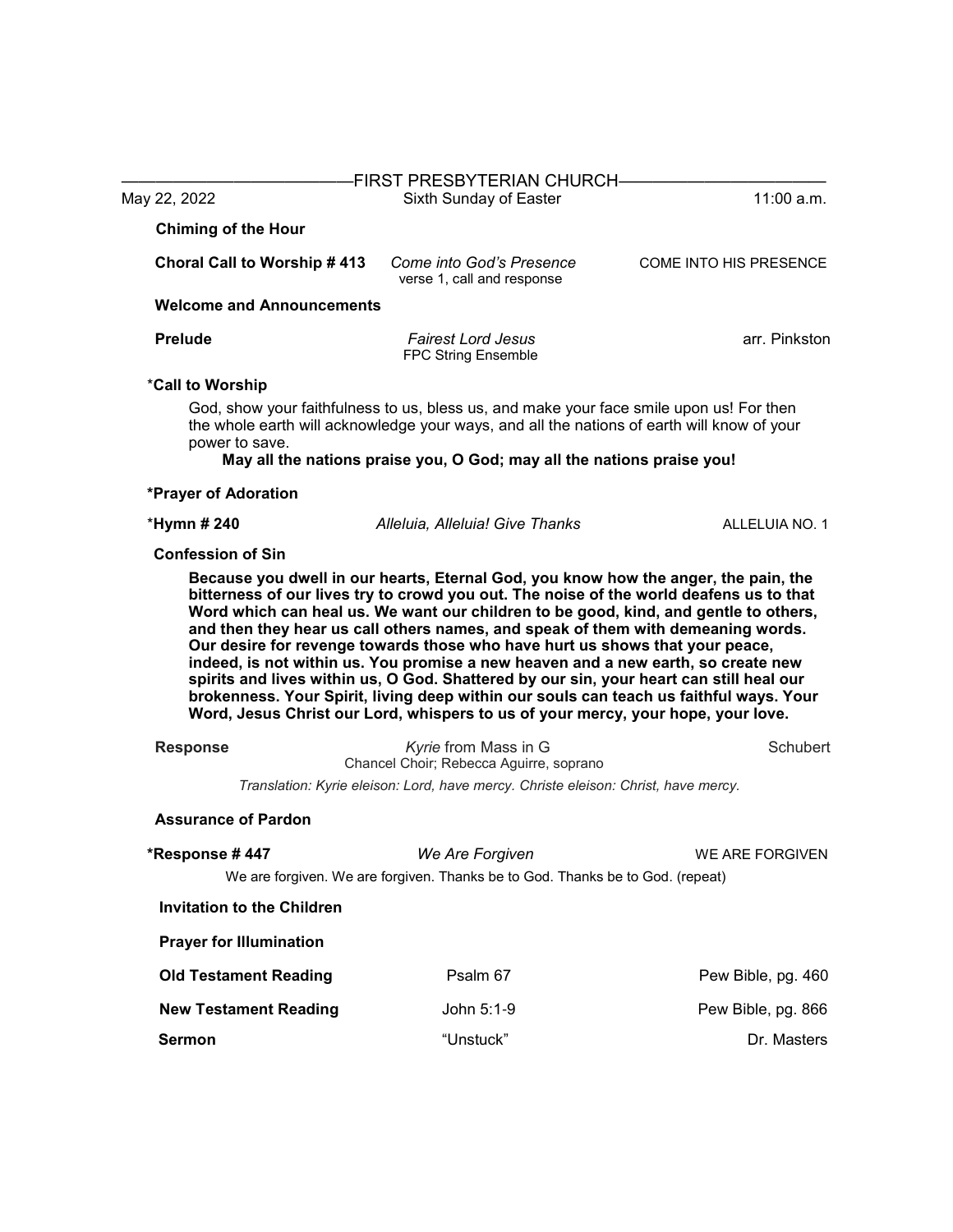**\*Affirmation of Faith** Immigrant Apostles' Creed

**I believe in Almighty God, who guided the people in exile and in exodus, the God of Joseph in Egypt and Daniel in Babylon, the God of foreigners and immigrants.** 

**I believe in Jesus Christ, a displaced Galilean, who was born away from his people and his home, who fled his country with his parents when his life was in danger. When he returned to his own country he suffered under the oppression of Pontius Pilate, the servant of a foreign power. Jesus was persecuted, beaten, tortured, and unjustly condemned to death. But on the third day Jesus rose from the dead, not as a scorned foreigner but to offer us citizenship in God's kingdom.**

**I believe in the Holy Spirit, the eternal immigrant from God's kingdom among us, who speaks all languages, lives in all countries, and reunites all races. I believe that the Church is the secure home for foreigners and all believers. I believe that the communion of saints begins when we embrace all God's people in their diversity.**

**I believe in forgiveness, which makes us all equal before God, and in reconciliation, which heals our brokenness. I believe that in the resurrection God will unite us as one people in which all are distinct and all are alike at the same time. I believe in life eternal, in which no one will be a foreigner but all will be citizens of the kingdom where God reigns forever and ever. Amen.**

 **Prayers of the People**

**Offering** 

| <b>Offertory</b>                            | <b>Blessings</b><br>Ameka Cruz, solo                                                                                                                                                                                              | Story                     |  |  |
|---------------------------------------------|-----------------------------------------------------------------------------------------------------------------------------------------------------------------------------------------------------------------------------------|---------------------------|--|--|
| *Response # 609                             | Praise God, from Whom All Blessings Flow                                                                                                                                                                                          | <b>LASST UNS ERFREUEN</b> |  |  |
|                                             | Praise God, from whom all blessings flow.<br>Praise God, all creatures high and low. Alleluia, alleluia!<br>Praise God, in Jesus fully known: Creator, Word, and Spirit one.<br>Alleluia, alleluia! Alleluia, alleluia, alleluia! |                           |  |  |
| *Prayer of Dedication and the Lord's Prayer |                                                                                                                                                                                                                                   |                           |  |  |
| *Hymn # 796                                 | We Come to You for Healing, Lord                                                                                                                                                                                                  | LAND OF REST              |  |  |
| *Charge and Benediction                     |                                                                                                                                                                                                                                   |                           |  |  |
| *Response # 589                             | Alleluia<br>Please sing twice.                                                                                                                                                                                                    | <b>HONDURAS ALLELUIA</b>  |  |  |
|                                             | Alleluia, alleluia. Alleluia, Alleluia.<br>Alleluia, alleluia. Now the Lord is risen indeed.                                                                                                                                      |                           |  |  |
| *Postlude                                   | Celebration                                                                                                                                                                                                                       | Mansfield                 |  |  |
|                                             |                                                                                                                                                                                                                                   |                           |  |  |

\* Those who are able may stand.